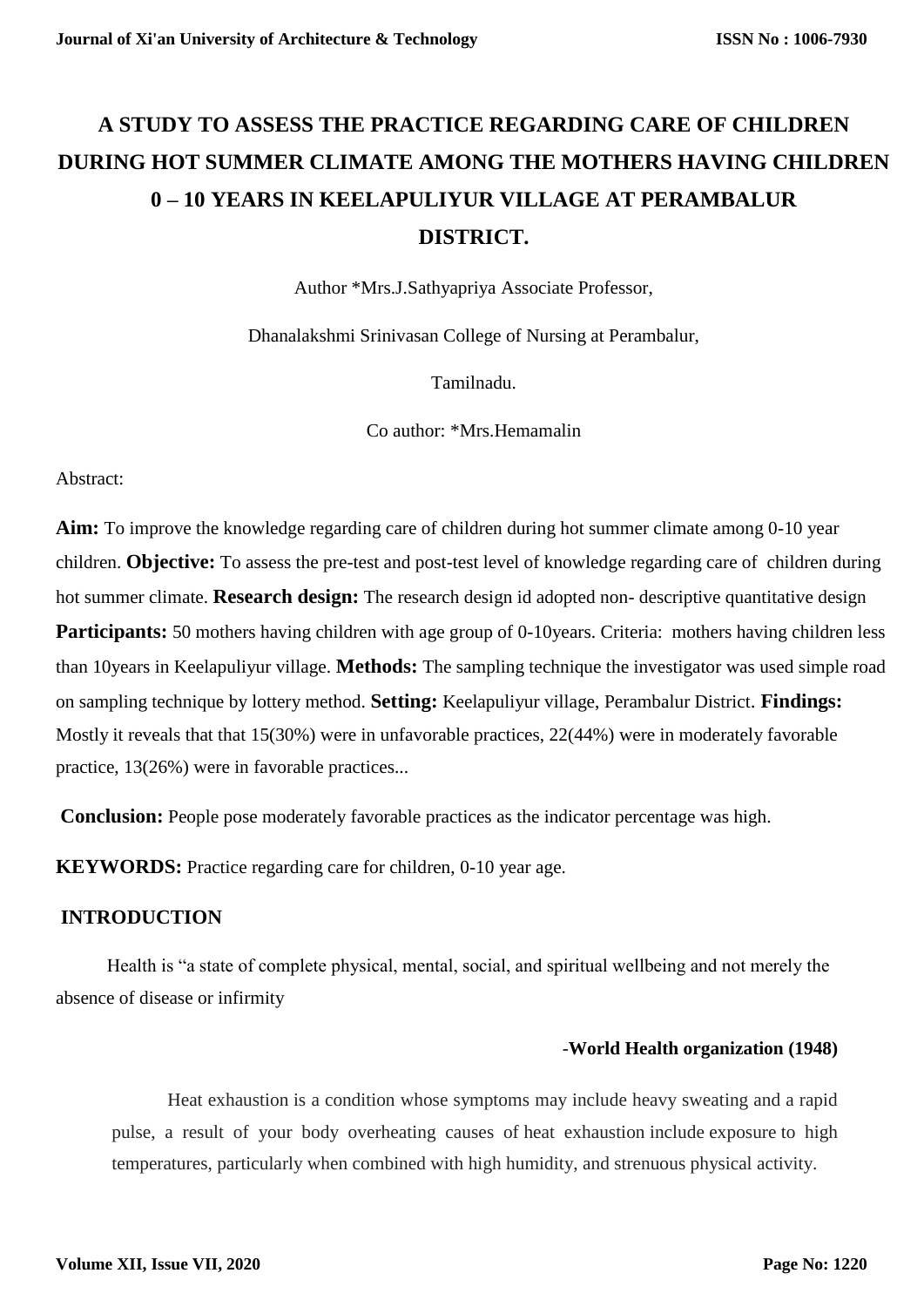The healthy human body maintains its internal temperature around37°C. Variations, usually of less than 1°C, occur with the time of the day, level of physical activity or emotional state. A change of body temperature of more than 1°C occurs only during illness or when environmental conditions are more than the body's ability to cope with extreme heat.

As the environment warms-up, the body tends to warm-up as well. The body's internal "thermostat" maintains a constant inner body temperature by pumping more blood to the skin and by increasing sweat production. In this way, the body increases the rate of heat loss to balance the heat burden. In a very hot environment, the rate of "heat gain" is more than the rate of "heat loss" and the body temperature begins to rise. A rise in the body temperature results in heat illnesses.

The main source of heat in normal conditions is the body's own internal heat, called metabolic heat, it is generated within the body by the biochemical processes that keep us alive and by the energy we use in physical activity. The body exchanges heat with its surroundings mainly through radiation, convection, and evaporation of sweat.

Radiation is the process by which the body gains heat from surrounding hot objects, such as hot metal, furnaces or steam pipes, and loses heat to cold objects, such as chilled metallic surfaces, **without contact** with them. No radiant heat gain or loss occurs when the temperature of surrounding objects is the same as the skin temperature (about 35°C).

 Convection is the process by which the body exchanges heat with the surrounding air. The body gains heat from hot air and loses heat to cold air which comes **in contact** with the skin. Convective heat exchange increases with increasing air speed and increased differences between air and skin temperature.

Evaporation of sweat from the skin cools the body. Evaporation occurs more quickly and the cooling effect is more noticeable with high wind speeds and low relative humidity. In hot and humid workplaces, the cooling of the body due to sweat evaporation is limited because the air cannot accept more moisture. In hot and dry workplaces, the cooling due to sweat evaporation is limited by the amount of sweat produced by the body.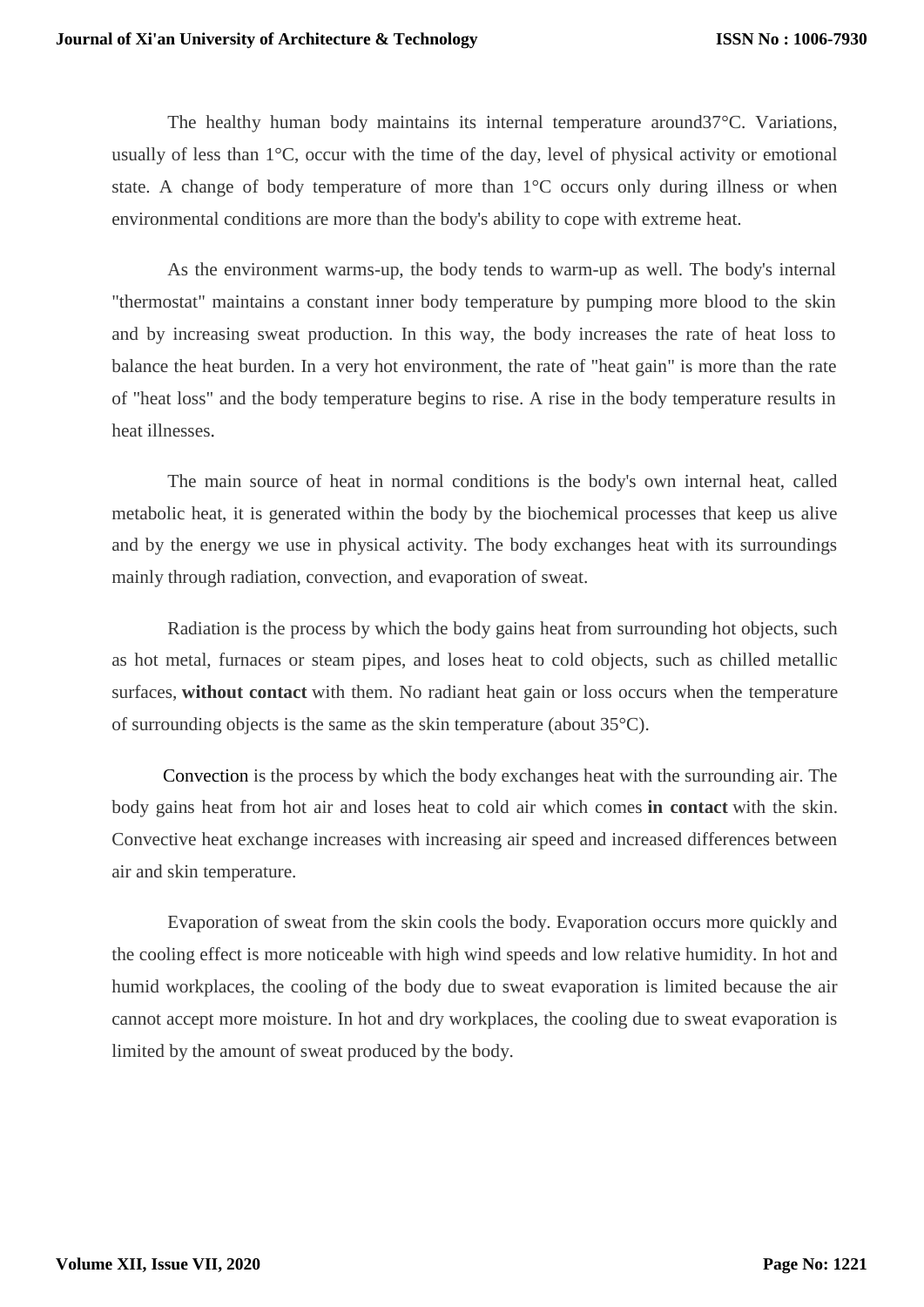The body also exchanges small amounts of heat by conduction and breathing. By conduction, the body gains or loses heat when it comes into direct contact with hot or cold objects. Breathing exchanges heat because the respiratory system warms the inhaled air. When exhaled, this warmed air carries away some of the body's heat. However, the amount of heat exchanged through conduction and breathing is normally small enough to be ignored in assessing the heat load on the body.

When the air temperature or humidity rises above the range for comfort, problems can arise. The first effects relate to how you feel. Exposure to more heat can cause health problems and may affect performance. As the temperature or heat burden increases, people may feel:

- Increased irritability.
- Loss of concentration and ability to do mental tasks.
- Loss of ability to do skilled tasks or heavy work.

In moderately hot environments, the body "goes to work" to get rid of excess heat so it can maintain its normal body temperature. The heart rate increases to pump more blood through outer body parts and skin so that excess heat is lost to the environment, and sweating occurs. These changes place additional demands on the body. Changes in blood flow and excessive sweating reduce a person's ability to do physical and mental work.

Manual work creates additional metabolic heat and adds to the body heat burden. When the environmental temperature rises above 30°C, it may interfere with the performance of mental tasks.

#### **STATEMENT OF THE PROMBLEM:**

A STUDY TO ASSESS THE PRACTICE REGARDING CARE OF CHILD DURING HOT SUMMER CLIMATE AMONG THE MOTHERS HAVING CHILDREN 0 – 10YEARS OF AGE IN KEELAPULIYUR VILLAGE.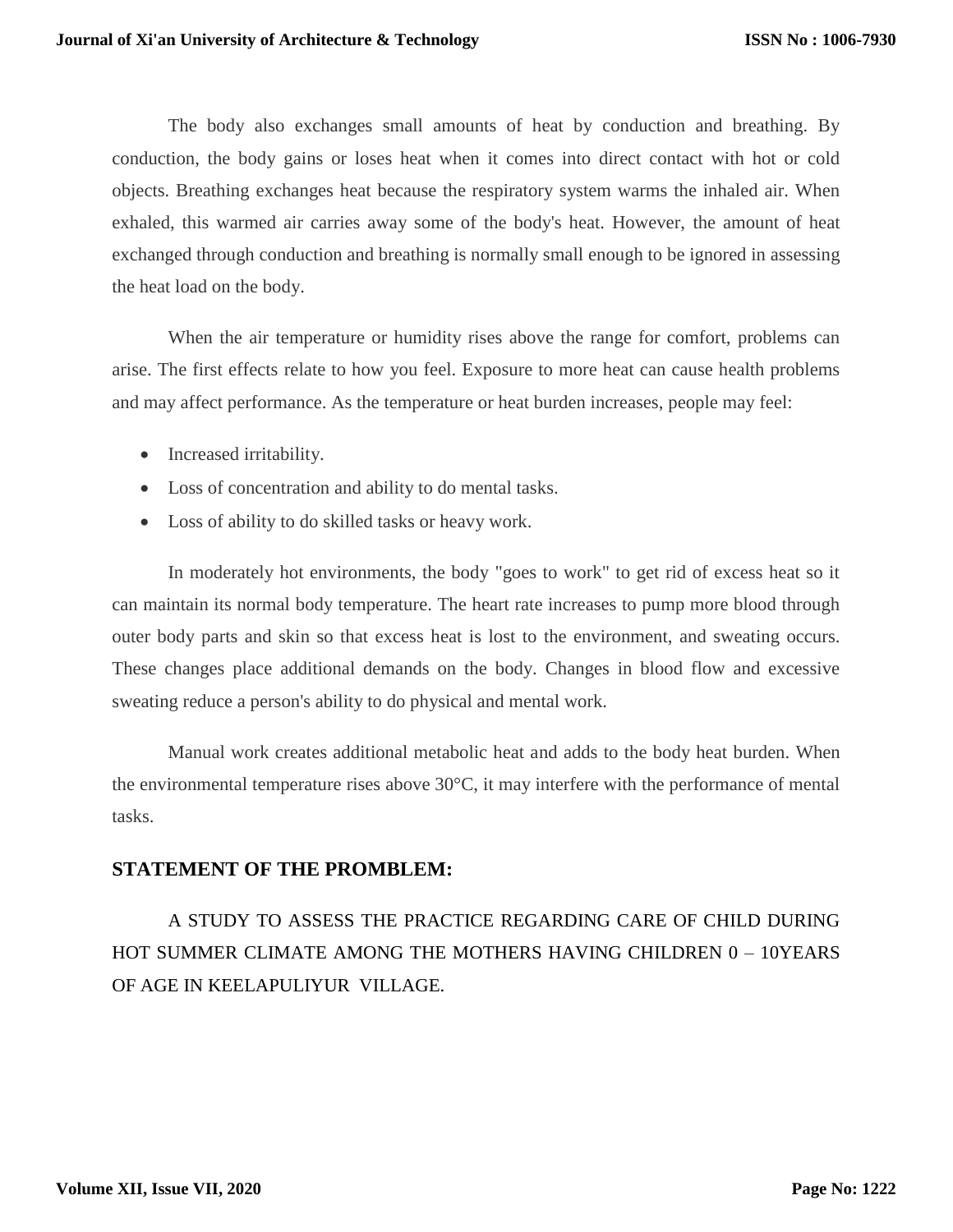#### **OBJECTIVES**

- $\triangleright$  To assess the practices regarding care of child during hot summer climate the mothers having children 0-10 years of age.
- $\triangleright$  To find out the association between the practices regarding care of child during hot summer climate with their selected demographic variables.
- To develop and validate an informational booklet on care of child during hot summer climate.

## **HYPOTHESES**

**H<sup>1</sup>** - There is a significant difference in the practice followed on care of child during hot climate among mothers.

**H<sup>2</sup>** - There is a significant association between the practices regarding the care of child in hot summer climate in children age of 0-10 years with the selected demographic variable.

#### **Regarding demographic variables related to birth spacing measures:**

- $\triangleright$  The table reveals that regarding 5(10%) mothers are in less than 20 years are group;8(16)mothers are in the age group of 21 - 30years; 33(66%) mothers are in the age group of 31 - 40 years and 4(8%) of mothers are in the age group of more than 41 years. The table reveals that regarding  $15(30%)$  are children between the age group of 0 -3years; 16(32%) are the children between the age group of 4 - 6year and 19(38%) are children age group between 7 - 10 years.
- $\triangleright$  Regarding the educational qualification there is none with non-formal; primary educations are 25(50%): secondary educations are 22 (44%) and graduates are 3(6%) were entered.
- $\triangleright$  Regarding the occupational status of daily wedges are 31(62%); personal business are 15(30%); government job 1(2%) and the private jobs are 11(22%).
- It refers to the monthly income of the family that are less than Rs.6000 are  $22(44%)$ ; Rs.6001 - 10,000 are 6(18%); Rs.10,001 - 14.000 are 8(16%);and Rs.14,001 and above are 11(22%).